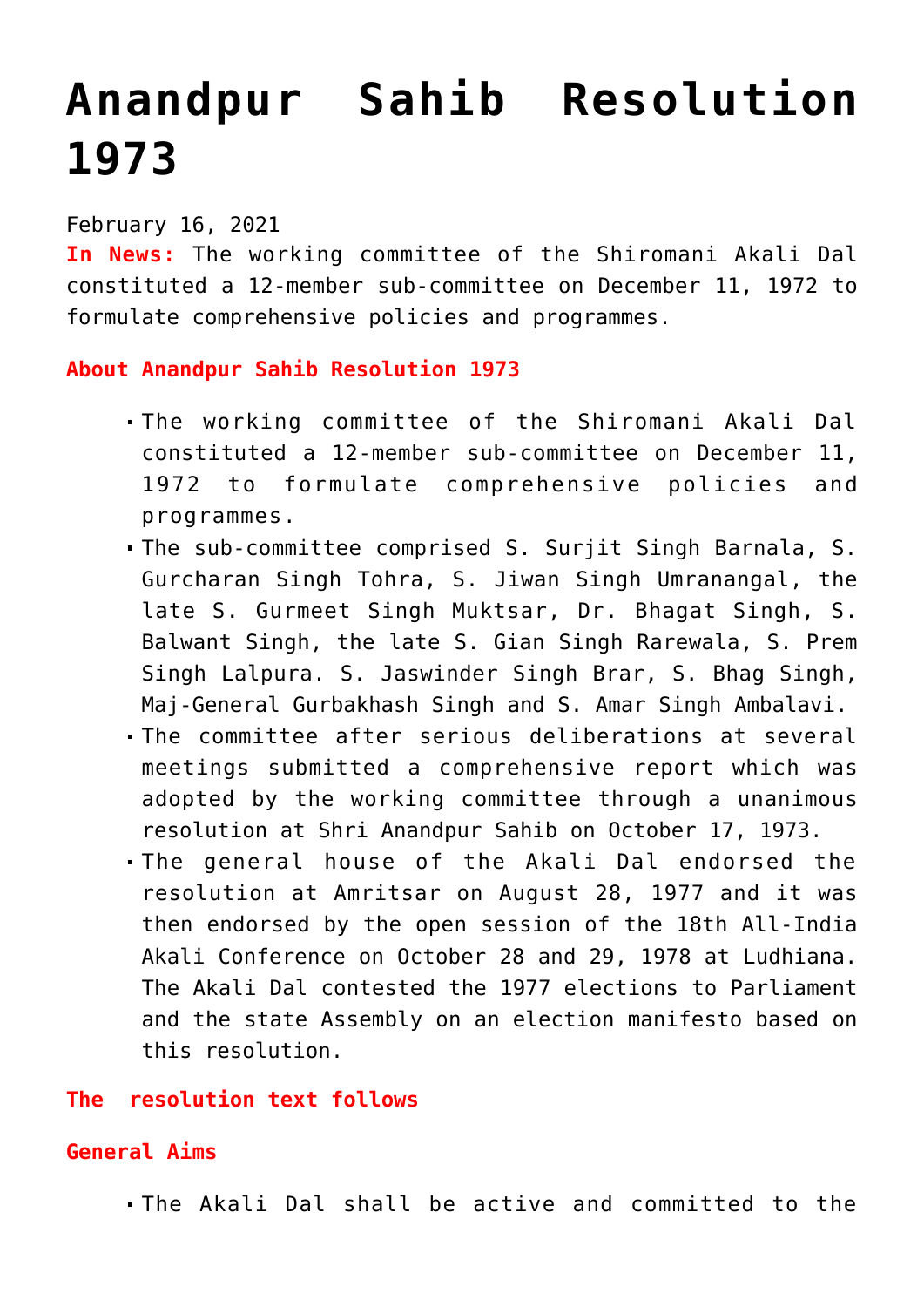realisation of the following aims: Propagation of the Sikh way of life and removal of atheism and un-Sikh thinking.

- Maintaining the feeling of a separate independent entity of the Sikh Panth and creation of an environment in which the "National Expression" of the Sikhs can be full and satisfactory.
- Banishing illiteracy, untouchability, social inequities and caste-based discrimination which are contrary to the great teachings of the great Gurus.

## **Religious Aims**

- The following are some of the religious aims of the Dal: Bringing about a new all-India gur-udwara law which will ensure a more efficient and meaningful management of places of worship and community centres than at present and helping in the achievement of re-integration of ancient Sikh preaching orders (such as Udasis and Nirmalas) into a dynamic Sikh society without encroaching upon their financial resources and property.
- Bringing all the gurudwaras of the world under the banner of one organisation to make the Sikh religious procedures and proceedings uniform throughout the world and pooling and making effective the aggregate resources of religious propagation.
- Obtain free and self-regulated access to and control of Sri Nankana Sahib and other Sikh sacred places from which Sikhs have been torn asunder in the recent past.

### **Political Aims**

The political aims of the Panth are definitely ingrained in the orders of the 10th Guru in the pages of Sikh history and in the perspective of the Khalsa Panth, the purpose of which is the preeminence of the Khalsa. To give this "birthright" of the Khalsa a practical shape, creation of the necessary environment and achievement of